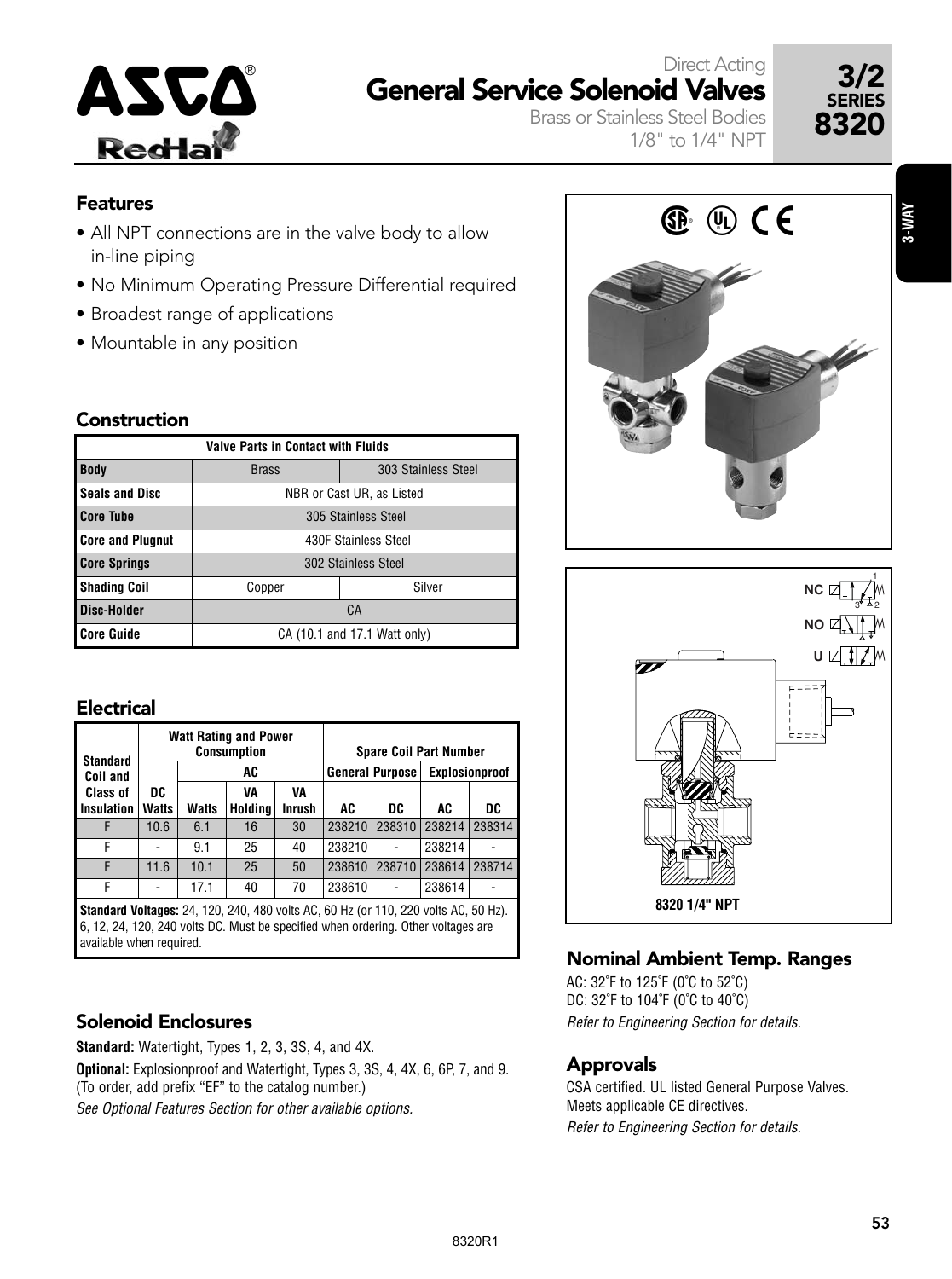# 3/2 SERIES



**3-WAY**

## Specifications (English units)

|                                                   |                                            |                                    | <b>Operating Pressure</b><br>Differential (psi) |         |                         |                  |       | Max.<br><b>Brass Body</b><br><b>Fluid</b> |     |     | <b>Stainless Steel Body</b> | <b>Watt Rating/</b><br><b>Class of Coil</b> |                       |                                |           |        |
|---------------------------------------------------|--------------------------------------------|------------------------------------|-------------------------------------------------|---------|-------------------------|------------------|-------|-------------------------------------------|-----|-----|-----------------------------|---------------------------------------------|-----------------------|--------------------------------|-----------|--------|
|                                                   |                                            |                                    |                                                 | Max. AC |                         | Max. DC          |       | Temp. °F                                  |     |     |                             |                                             |                       | <b>Insulation</b> <sup>2</sup> |           |        |
| Pipe<br><b>Size</b><br>$ins.$ )                   | <b>Orifice</b><br><b>Size</b><br>(ins.)    | Cv<br><b>Flow</b><br><b>Factor</b> | Air-Inert<br>Gas                                | Water   | Lt. Oil<br>@ 300<br>SSU | Air-Inert<br>Gas | Water | Lt. Oil<br>@300<br>SSU                    | AC  | DC  | <b>Catalog Number</b>       | Const.<br>Ref.                              | <b>Catalog Number</b> | Const.<br>Ref.                 | <b>AC</b> | DC     |
| <b>UNIVERSAL OPERATION (Pressure at any port)</b> |                                            |                                    |                                                 |         |                         |                  |       |                                           |     |     |                             |                                             |                       |                                |           |        |
| 1/8                                               | 3/64                                       | .06                                | 175                                             | 175     | 175                     | 125              | 125   | 125                                       | 140 | 120 | 8320G130 <sup>1</sup>       | 1                                           | 8320G140 ①            | $\mathbf{1}$                   | 9.1/F     | 10.6/F |
| 1/8                                               | 1/16                                       | .09                                | 100                                             | 100     | 100                     | 65               | 65    | 65                                        | 180 | 120 | 8320G001                    | 1                                           | 8320G041 3            | $\mathbf{1}$                   | 9.1/F     | 10.6/F |
| 1/8                                               | 3/32                                       | .12                                | 50                                              | 50      | 50                      | 50               | 50    | 50                                        | 180 | 120 | 8320G083                    | 1                                           | 8320G087 3            | 1                              | 6.1/F     | 10.6/F |
| 1/8                                               | 1/8                                        | .21                                | 30                                              | 30      | 30                      | 20               | 20    | 20                                        | 180 | 120 | 8320G003                    | $\mathbf{1}$                                | 8320G043 3            | $\mathbf{1}$                   | 9.1/F     | 10.6/F |
| 1/4                                               | 1/16                                       | .09                                | 125                                             | 130     | 130                     | 75               | 75    | 75                                        | 200 | 150 | 8320G172                    | $\overline{2}$                              |                       | $\blacksquare$                 | 10.1/F    | 11.6/F |
| 1/4                                               | 3/32                                       | .12                                | 100                                             | 100     | 100                     | 60               | 60    | 60                                        | 200 | 150 | 8320G174                    | $\overline{2}$                              | 8320G200 3            | 3                              | 17.1/F    | 11.6/F |
| 1/4                                               | 1/8                                        | .25                                | 50                                              | 50      | 50                      | 25               | 25    | 25                                        | 200 | 150 | 8320G176                    | $\overline{2}$                              | 8320G201 3            | 3                              | 17.1/F    | 11.6/F |
| 1/4                                               | 11/64                                      | .35                                | 20                                              | 20      | 20                      | 12               | 12    | 12                                        | 200 | 150 | 8320G178                    | $\overline{2}$                              |                       | $\blacksquare$                 | 10.1/F    | 11.6/F |
|                                                   | NORMALLY CLOSED (Closed when de-energized) |                                    |                                                 |         |                         |                  |       |                                           |     |     |                             |                                             |                       |                                |           |        |
| 1/8                                               | 3/64                                       | .06                                | 200                                             | 200     | 200                     | 200              | 200   | 200                                       | 180 | 120 | 8320G132                    | 1                                           | 8320G142 3            | $\mathbf{1}$                   | 6.1/F     | 10.6/F |
| 1/8                                               | 1/16                                       | .09                                | 150                                             | 125     | 125                     | 125              | 125   | 125                                       | 180 | 120 | 8320G013                    | 1                                           | 8320G045 3            | $\mathbf{1}$                   | 6.1/F     | 10.6/F |
| 1/8                                               | 3/32                                       | .12                                | 100                                             | 100     | 100                     | 100              | 100   | 100                                       | 180 | 120 | 8320G015                    | $\mathbf{1}$                                | 8320G047 3            | $\mathbf{1}$                   | 6.1/F     | 10.6/F |
| 1/8                                               | 1/8                                        | .21                                | 40                                              | 40      | 40                      | 40               | 40    | 40                                        | 180 | 120 | 8320G017                    | 1                                           | 8320G049 3            | $\mathbf{1}$                   | 6.1/F     | 10.6/F |
| 1/4                                               | 1/16                                       | .09                                | 210                                             | 225     | 225                     | 160              | 160   | 160                                       | 200 | 150 | 8320G182                    | $\overline{c}$                              |                       | $\mathbf{r}$                   | 17.1/F    | 11.6/F |
| 1/4                                               | 3/32                                       | .12                                | 150                                             | 150     | 150                     | 115              | 115   | 115                                       | 200 | 150 | 8320G184                    | $\overline{2}$                              | 8320G202 3            | 3                              | 10.1/F    | 11.6/F |
| 1/4                                               | 1/8                                        | .25                                | 85                                              | 85      | 85                      | 60               | 60    | 60                                        | 200 | 150 | 8320G186                    | $\overline{c}$                              | 8320G203 3            | 3                              | 10.1/F    | 11.6/F |
| 1/4                                               | 11/64                                      | .35                                | 45                                              | 45      | 45                      | 25               | 25    | 25                                        | 200 | 150 | 8320G188                    | $\overline{2}$                              |                       | $\blacksquare$                 | 10.1/F    | 11.6/F |
|                                                   |                                            |                                    | <b>NORMALLY OPEN (Open when de-energized)</b>   |         |                         |                  |       |                                           |     |     |                             |                                             |                       |                                |           |        |
| 1/8                                               | 3/64                                       | .06                                | 200                                             | 200     | 200                     | 200              | 200   | 200                                       | 180 | 120 | 8320G136                    | 1                                           | 8320G146 3            | 1                              | 6.1/F     | 10.6/F |
| 1/8                                               | 1/16                                       | .09                                | 150                                             | 125     | 125                     | 125              | 125   | 125                                       | 180 | 120 | 8320G027                    | $\mathbf{1}$                                | 8320G051 3            | $\mathbf{1}$                   | 6.1/F     | 10.6/F |
| 1/8                                               | 3/32                                       | .12                                | 100                                             | 100     | 100                     | 100              | 100   | 100                                       | 180 | 120 | 8320G029                    | $\mathbf{1}$                                | 8320G053 3            | $\mathbf{1}$                   | 6.1/F     | 10.6/F |
| 1/8                                               | 1/8                                        | .21                                | 40                                              | 40      | 40                      | 40               | 40    | 40                                        | 180 | 120 | 8320G031                    | $\mathbf{1}$                                | 8320G055 3            | $\mathbf{1}$                   | 6.1/F     | 11.6/F |
| 1/4                                               | 1/16                                       | .09                                | 250                                             | 250     | 250                     | 160              | 160   | 160                                       | 200 | 150 | 8320G192                    | $\overline{2}$                              |                       | ä,                             | 17.1/F    | 11.6/F |
| 1/4                                               | 3/32                                       | .12                                | 150                                             | 140     | 140                     | 100              | 100   | 100                                       | 200 | 150 | 8320G194                    | $\overline{2}$                              | 8320G204 3            | 3                              | 10.1/F    | 11.6/F |
| 1/4                                               | 1/8                                        | .25                                | 70                                              | 70      | 70                      | 55               | 55    | 55                                        | 200 | 150 | 8320G196                    | $\overline{2}$                              | 8320G205 3            | 3                              | 10.1/F    | 11.6/F |
| 1/4                                               | 11/64                                      | .35                                | 40                                              | 40      | 40                      | 30               | 30    | 30                                        | 200 | 150 | 8320G198                    | $\overline{2}$                              | ٠                     | $\blacksquare$                 | 10.1/F    | 11.6/F |
|                                                   | 10 Supplied with cast UR disc.             |                                    |                                                 |         |                         |                  |       |                                           |     |     |                             |                                             |                       |                                |           |        |

② On 50 hertz service, the watt rating for the 6.1/F solenoid is 8.1 watts; the watt rating for the 9.1/F solenoid is 11.1 watts.

➂ Can be used for **dry** natural gas service with the EF prefix.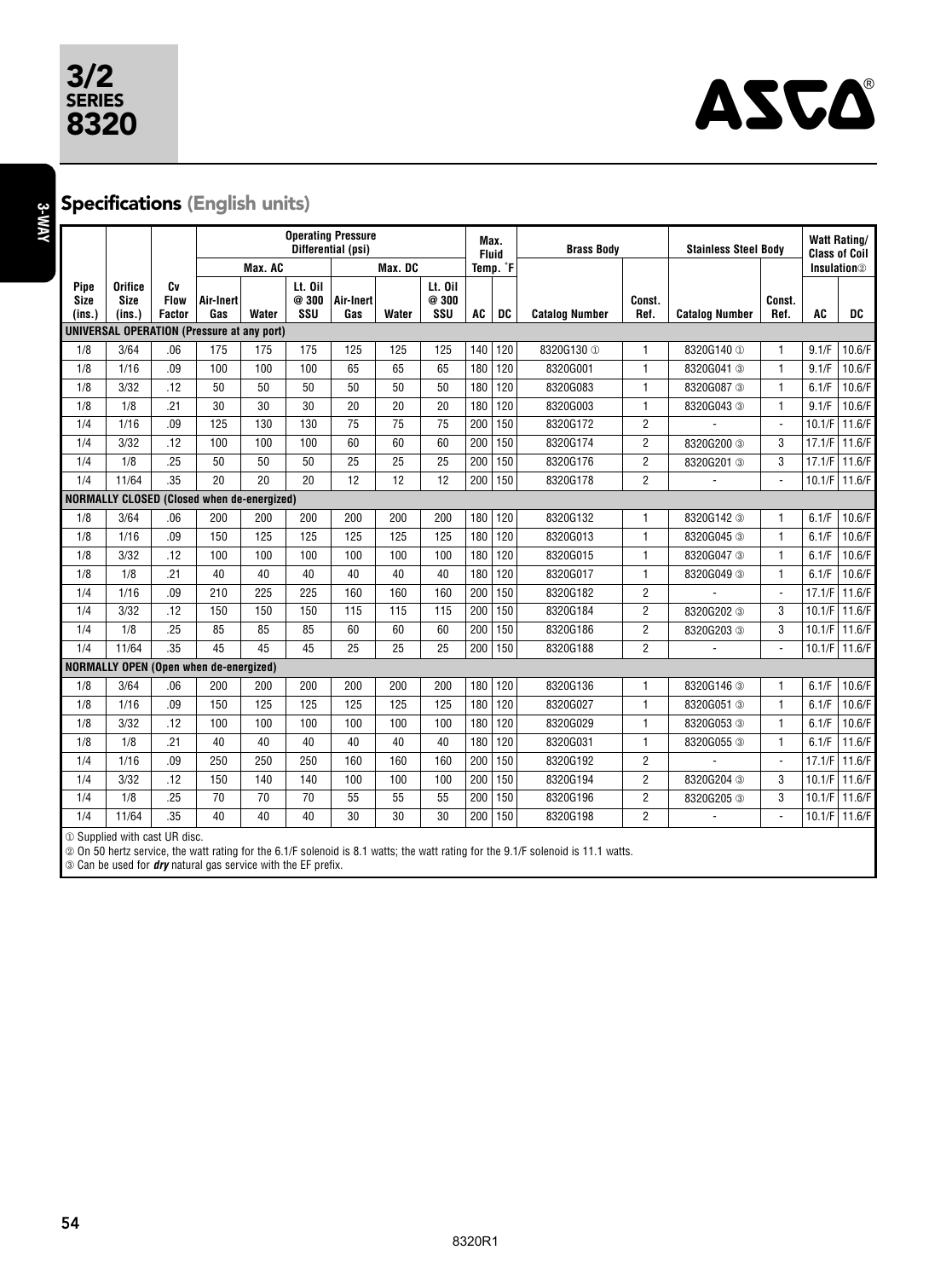# **ASCA**®

## Specifications (Metric units)

|                                                   |                                |                                                    | <b>Operating Pressure</b> |                |                         |                  |                |                         | Max.              |    |                             |                |                       |                |                                | <b>Watt Rating/</b> |
|---------------------------------------------------|--------------------------------|----------------------------------------------------|---------------------------|----------------|-------------------------|------------------|----------------|-------------------------|-------------------|----|-----------------------------|----------------|-----------------------|----------------|--------------------------------|---------------------|
|                                                   |                                |                                                    | Differential (bar)        |                |                         |                  | <b>Fluid</b>   |                         | <b>Brass Body</b> |    | <b>Stainless Steel Body</b> |                | <b>Class of Coil</b>  |                |                                |                     |
|                                                   |                                |                                                    |                           | Max. AC        |                         | Max. DC          |                | Temp. °C                |                   |    |                             |                |                       |                | <b>Insulation</b> <sup>2</sup> |                     |
| Pipe<br><b>Size</b><br>(ins.)                     | <b>Orifice</b><br>Size<br>(mm) | <b>Kv Flow</b><br><b>Factor</b><br>(m3/h)          | Air-Inert<br>Gas          | Water          | Lt. Oil<br>@ 300<br>ssu | Air-Inert<br>Gas | Water          | Lt. Oil<br>@300<br>SSU  | AC                | DC | <b>Catalog Number</b>       | Const.<br>Ref. | <b>Catalog Number</b> | Const.<br>Ref. | <b>AC</b>                      | DC                  |
|                                                   |                                | <b>UNIVERSAL OPERATION (Pressure at any port)</b>  |                           |                |                         |                  |                |                         |                   |    |                             |                |                       |                |                                |                     |
| 1/8                                               | 1.2                            | .05                                                | 12                        | 12             | 12                      | 9                | 9              | 9                       | 60                | 49 | 8320G130 ①                  | 1              | 8320G140 ①            | 1              | 9.1/F                          | 10.6/F              |
| 1/8                                               | 1.6                            | .08                                                | $\overline{7}$            | $\overline{7}$ | $\overline{7}$          | 4                | $\overline{4}$ | $\overline{\mathbf{4}}$ | 82                | 49 | 8320G001                    | $\mathbf{1}$   | 8320G041 3            | $\mathbf{1}$   | 9.1/F                          | 10.6/F              |
| 1/8                                               | 2.4                            | .10                                                | 3                         | 3              | 3                       | 3                | 3              | 3                       | 82                | 49 | 8320G083                    | 1              | 8320G087 3            | $\mathbf{1}$   | 6.1/F                          | 10.6/F              |
| 1/8                                               | 3.2                            | .18                                                | 2                         | $\overline{c}$ | 2                       | 1                | $\mathbf{1}$   | $\mathbf{1}$            | 82                | 49 | 8320G003                    | 1              | 8320G043 3            | 1              | 9.1/F                          | 10.6/F              |
| 1/4                                               | 1.6                            | .08                                                | 9                         | g              | 9                       | 5                | 5              | 5                       | 93                | 65 | 8320G172                    | $\overline{2}$ |                       | $\mathcal{L}$  | 10.1/F                         | 11.6/F              |
| 1/4                                               | 2.4                            | .10                                                | $\overline{7}$            | $\overline{7}$ | $\overline{7}$          | 4                | $\overline{4}$ | 4                       | 93                | 65 | 8320G174                    | $\overline{2}$ | 8320G200 3            | 3              | 17.1/F                         | 11.6/F              |
| 1/4                                               | 3.2                            | .21                                                | 3                         | 3              | 3                       | $\overline{2}$   | $\overline{2}$ | $\overline{2}$          | 93                | 65 | 8320G176                    | $\overline{2}$ | 8320G201 3            | 3              | 17.1/F                         | 11.6/F              |
| 1/4                                               | 4.4                            | .30                                                | $\overline{1}$            | 1              | $\mathbf{1}$            | 1                | $\mathbf{1}$   | $\mathbf{1}$            | 93                | 65 | 8320G178                    | $\overline{2}$ |                       |                | 10.1/F                         | 11.6/F              |
| <b>NORMALLY CLOSED (Closed when de-energized)</b> |                                |                                                    |                           |                |                         |                  |                |                         |                   |    |                             |                |                       |                |                                |                     |
| 1/8                                               | 1.2                            | .05                                                | 14                        | 14             | 14                      | 14               | 14             | 14                      | 82                | 49 | 8320G132                    | 1              | 8320G142 3            | 1              | 6.1/F                          | 10.6/F              |
| 1/8                                               | 1.6                            | .08                                                | 10                        | g              | 9                       | 9                | 9              | 9                       | 82                | 49 | 8320G013                    | 1              | 8320G045 3            | $\mathbf{1}$   | 6.1/F                          | 10.6/F              |
| 1/8                                               | 2.4                            | .10                                                | $\overline{7}$            | $\overline{7}$ | $\overline{7}$          | $\overline{7}$   | $\overline{7}$ | $\overline{7}$          | 82                | 49 | 8320G015                    | 1              | 8320G047 3            | $\mathbf{1}$   | 6.1/F                          | 10.6/F              |
| 1/8                                               | 3.2                            | .18                                                | 3                         | 3              | 3                       | 3                | 3              | 3                       | 82                | 49 | 8320G017                    | 1              | 8320G049 3            | $\mathbf{1}$   | 6.1/F                          | 10.6/F              |
| 1/4                                               | 1.6                            | .08                                                | 14                        | 16             | 16                      | 11               | 11             | 11                      | 93                | 65 | 8320G182                    | $\overline{2}$ |                       | $\sim$         | 17.1/F                         | 11.6/F              |
| 1/4                                               | 2.4                            | .10                                                | 10                        | 10             | 10                      | 8                | 8              | 8                       | 93                | 65 | 8320G184                    | $\overline{2}$ | 8320G202 3            | 3              | 10.1/F                         | 11.6/F              |
| 1/4                                               | 3.2                            | .21                                                | 6                         | 6              | 6                       | 4                | $\overline{4}$ | 4                       | 93                | 65 | 8320G186                    | $\overline{2}$ | 8320G203 3            | 3              | 10.1/F                         | 11.6/F              |
| 1/4                                               | 4.4                            | .30                                                | 3                         | 3              | 3                       | $\overline{2}$   | $\overline{2}$ | $\overline{2}$          | 93                | 65 | 8320G188                    | $\overline{2}$ |                       | $\blacksquare$ | 10.1/F                         | 11.6/F              |
|                                                   |                                | <b>NORMALLY OPEN (Open when de-energized)</b>      |                           |                |                         |                  |                |                         |                   |    |                             |                |                       |                |                                |                     |
| 1/8                                               | 1.2                            | .05                                                | 14                        | 14             | 14                      | 14               | 14             | 14                      | 82                | 48 | 8320G136                    | 1              | 8320G146 3            | 1              | 6.1/F                          | 10.6/F              |
| 1/8                                               | 1.6                            | .08                                                | 10                        | 9              | 9                       | 9                | 9              | 9                       | 82                | 48 | 8320G027                    | 1              | 8320G051 3            | $\mathbf{1}$   | 6.1/F                          | 10.6/F              |
| 1/8                                               | 2.4                            | .01                                                | $\overline{7}$            | $\overline{7}$ | $\overline{7}$          | $\overline{7}$   | $\overline{7}$ | $\overline{7}$          | 82                | 48 | 8320G029                    | 1              | 8320G053 3            | $\mathbf{1}$   | 6.1/F                          | 10.6/F              |
| 1/8                                               | 3.2                            | .18                                                | 3                         | 3              | 3                       | 3                | 3              | 3                       | 82                | 48 | 8320G031                    | 1              | 8320G055 3            | 1              | 6.1/F                          | 11.6/F              |
| 1/4                                               | 1.6                            | .08                                                | 17                        | 17             | 17                      | 11               | 11             | 11                      | 93                | 65 | 8320G192                    | $\overline{2}$ |                       | ÷              | 17.1/F                         | 11.6/F              |
| 1/4                                               | 2.4                            | .10                                                | 10                        | 10             | 10                      | $\overline{7}$   | $\overline{7}$ | $\overline{7}$          | 93                | 65 | 8320G194                    | $\overline{2}$ | 8320G204 3            | 3              | 10.1/F                         | 11.6/F              |
| 1/4                                               | 3.2                            | .21                                                | 5                         | 5              | 5                       | 4                | $\overline{4}$ | 4                       | 93                | 65 | 8320G196                    | $\overline{2}$ | 8320G205 3            | 3              | 10.1/F                         | 11.6/F              |
| 1/4                                               | 4.4                            | .30                                                | 3                         | 3              | 3                       | $\overline{2}$   | $\overline{2}$ | $\overline{2}$          | 93                | 65 | 8320G198                    | $\overline{2}$ |                       | ÷              | 10.1/F                         | 11.6/F              |
|                                                   |                                | $\odot$ Constitutional deviation of $\ddot{\rm m}$ |                           |                |                         |                  |                |                         |                   |    |                             |                |                       |                |                                |                     |

① Supplied with cast UR disc.

② On 50 hertz service, the watt rating for the 6.1/F solenoid is 8.1 watts; the watt rating for the 9.1/F solenoid is 11.1 watts.

➂ Can be used for **dry** natural gas service with the EF prefix.

3/2<br>
SERIES<br>
8320